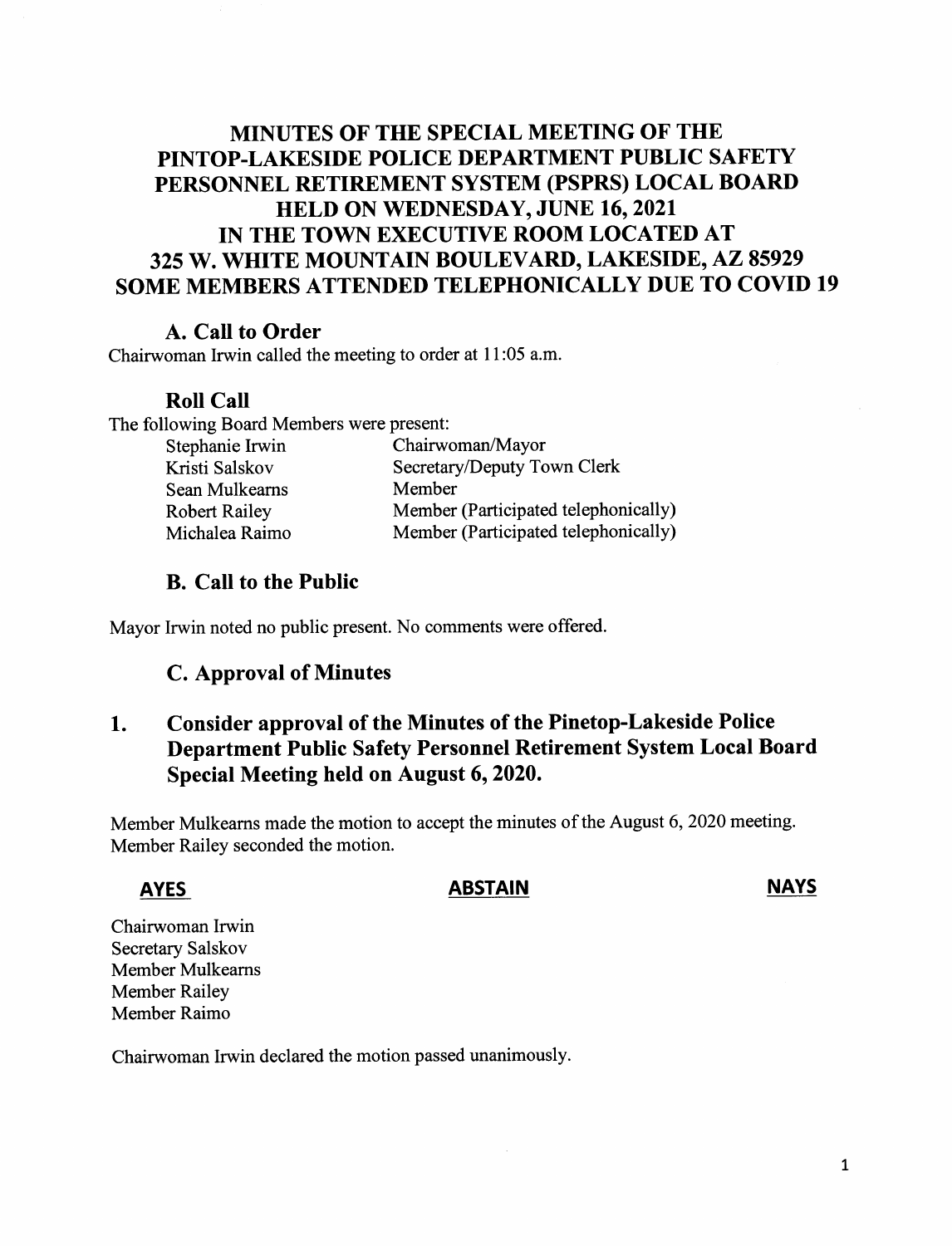## 1. Consider the appointment of Kristi Salskov at the Public Safety Personnel Retirement System Local Board Secretary.

Member Mulkeams made the motion to approve the appointment of Kristi Salskov as the Public Safety Personnel Retirement System Local Board Secretary. Chairwoman Irwin seconded the motion.

AYES

### ABSTAIN NAYS

Secretary Salskov Member Mulkeams Member Railey Member Raimo

Chairwoman Irwin declared that the vote was unanimous.

*Executive Session* – Pursuant to A.R.S. § 38-431.03 (A), the Pinetop-Lakeside Public Safety Personnel Retirement System (PSPRS) Local Board may vote to convene in executive session to discuss or consider confidential records exempt by law from public inspection, and/or to consult with the Board's Attorney for legal advice and to consider the Board's position and to instruct the Board's Attorney regarding its position on items 2 and 4. The Board will take action on the item in open session.

Chairwoman Irwin asked for a motion to enter Executive Session. Member Kristi Salskov made the motion to enter Executive Session. Member Sean Mulkeams seconded the motion.

## AYES ABSTAIN ARES

Secretary Salskov Member Mulkeams Member Railey Member Raimo

Chairwoman Irwin declared that the vote was unanimous and that the Board was now in Executive Session.

# 2. Report Consideration, Discussion, Approval, or Denial Regarding the acceptance of Officer Gabriel Gauna's Medical Examination.

Chairwoman Irwin made a motion to accept Officer Gabriel Gauna' s Medical Examination Report.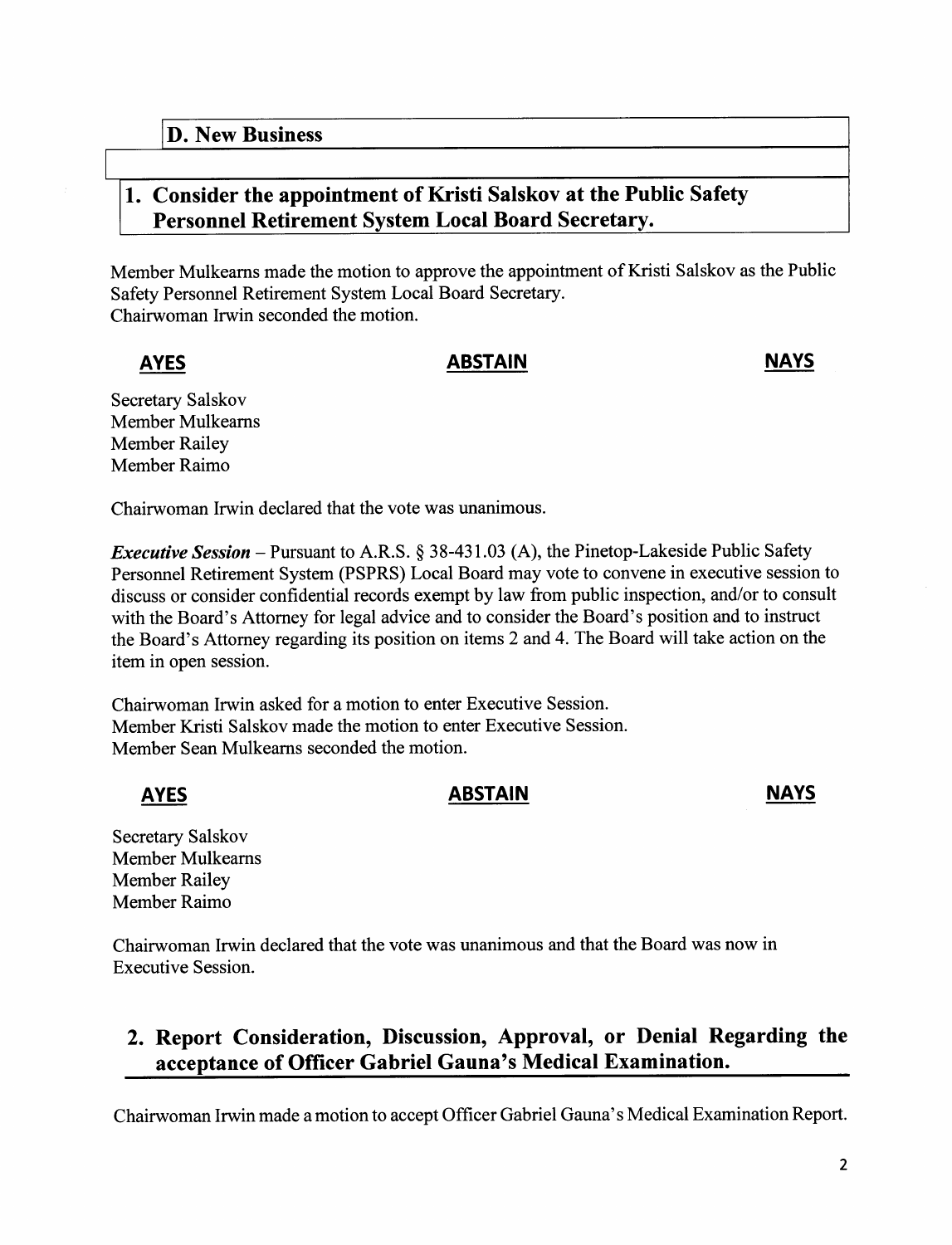Secretary Salskov seconded the motion.

AYES ABSTAIN ARES

Chairwoman Irwin Secretary Salskov Member Mulkeams Member Railey Member Raimo

Chairwoman Irwin declared the motion passed unanimously.

# 3. Approval or Denial regarding the enrollment of Officer Gabriel Gauna into the Public Safety Personnel Retirement System. (PSPRS)

Member Raimo made the motion to approve the eurollment of Officer Gabriel Gauna into the Public Safety Personnel Retirement System. Secretary Salskov seconded the motion.

## AYES NAYS ARESTAIN

Chairwoman Irwin Secretary Salskov Member Mulkeams Member Railey Member Raimo

Chairwoman Irwin declared the motion passed unanimously.

# 4. Consideration, Discussion, Approval, or Denial Regarding the acceptance of Officer Collin Dalley's Medical Examination Report.

Member Mulkeams made a motion to accept Officer Collin Dalley' s Medical Examination Report.

Member Railey seconded the motion.

## AYES ABSTAIN

### NAYS

Chairwoman Irwin Secretary Salskov Member Mulkeams Member Railey Member Raimo

Chairwoman Irwin declared the motion passed unanimously.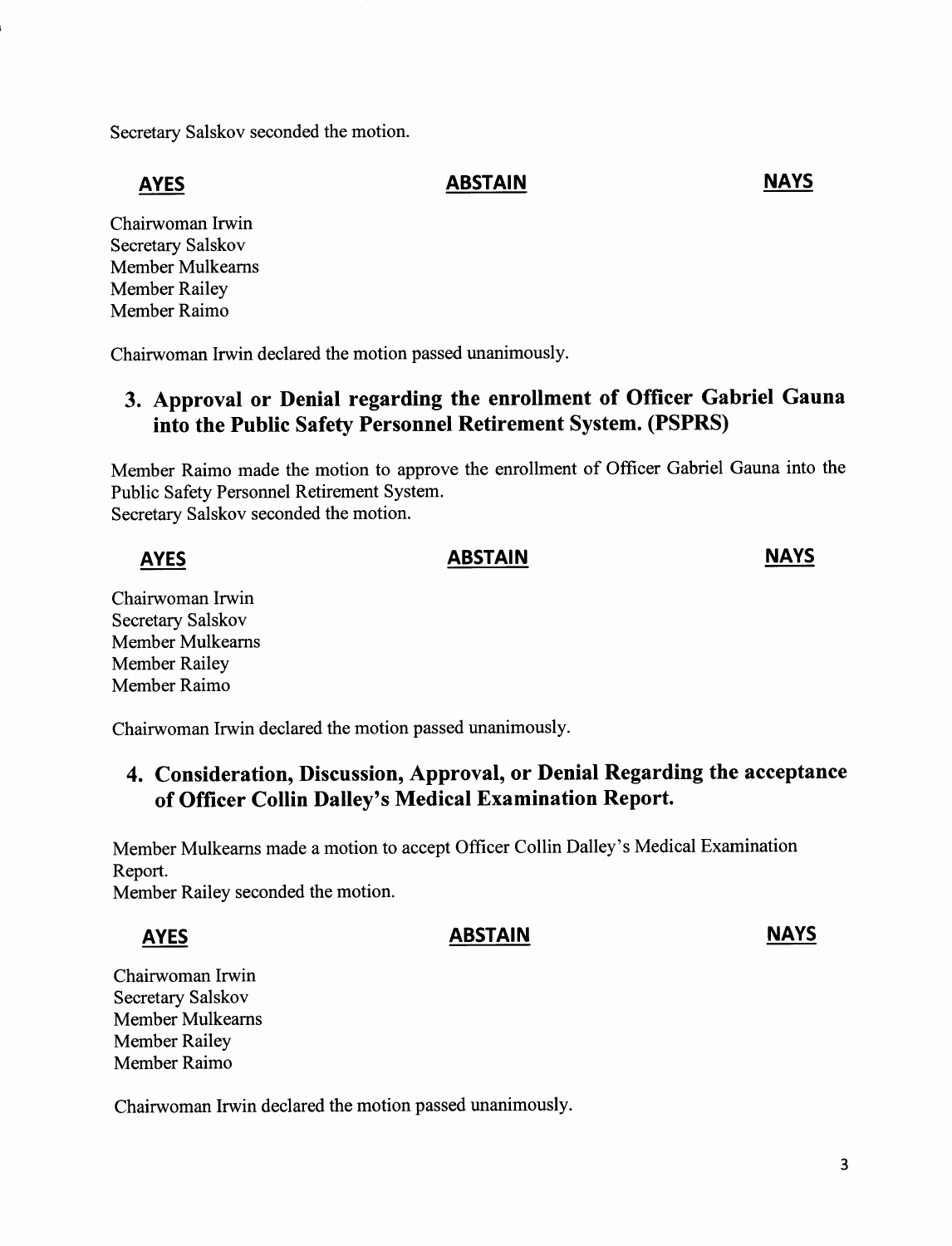## 5. Consider approval of the enrollment of Officer Collin Dalley into the Public Safety Personnel Retirement System. (PSPRS)

Secretary Salskov made a motion to approve the eurollment of Officer Collin Dalley into the Public Safety Personnel Retirement System. Member Mulkeams seconded the motion.

## AYES

### ABSTAIN NAYS

Chairwoman Irwin Secretary Salskov Member Mulkeams Member Railey Member Raimo

Chairwoman Irwin declared that the vote was unanimous.

# 6. Consider approval of the Retirement of Detective Kevin Powell from the Public Safety Personnel Retirement System (PSPRS) effective July 31, 2021.

Member Mulkeams made a motion to approve the retirement of Detective Kevin Powell from the Public Safety Personnel Retirement System (PSPRS) effective July 31, 2021. Member Railey seconded the motion.

# AYES

## ABSTAIN NAYS

Chairwoman Irwin Secretary Salskov Member Mulkeams Member Railey Member Raimo

Chairwoman Irwin declared that the vote was unanimous.

# A. Adjournment

There being no further business at this time, the meeting was adjourned at approximately  $11:13$  a.m.



Stephanie Invi

Stephanie Irwin Chairwoman/Mayor